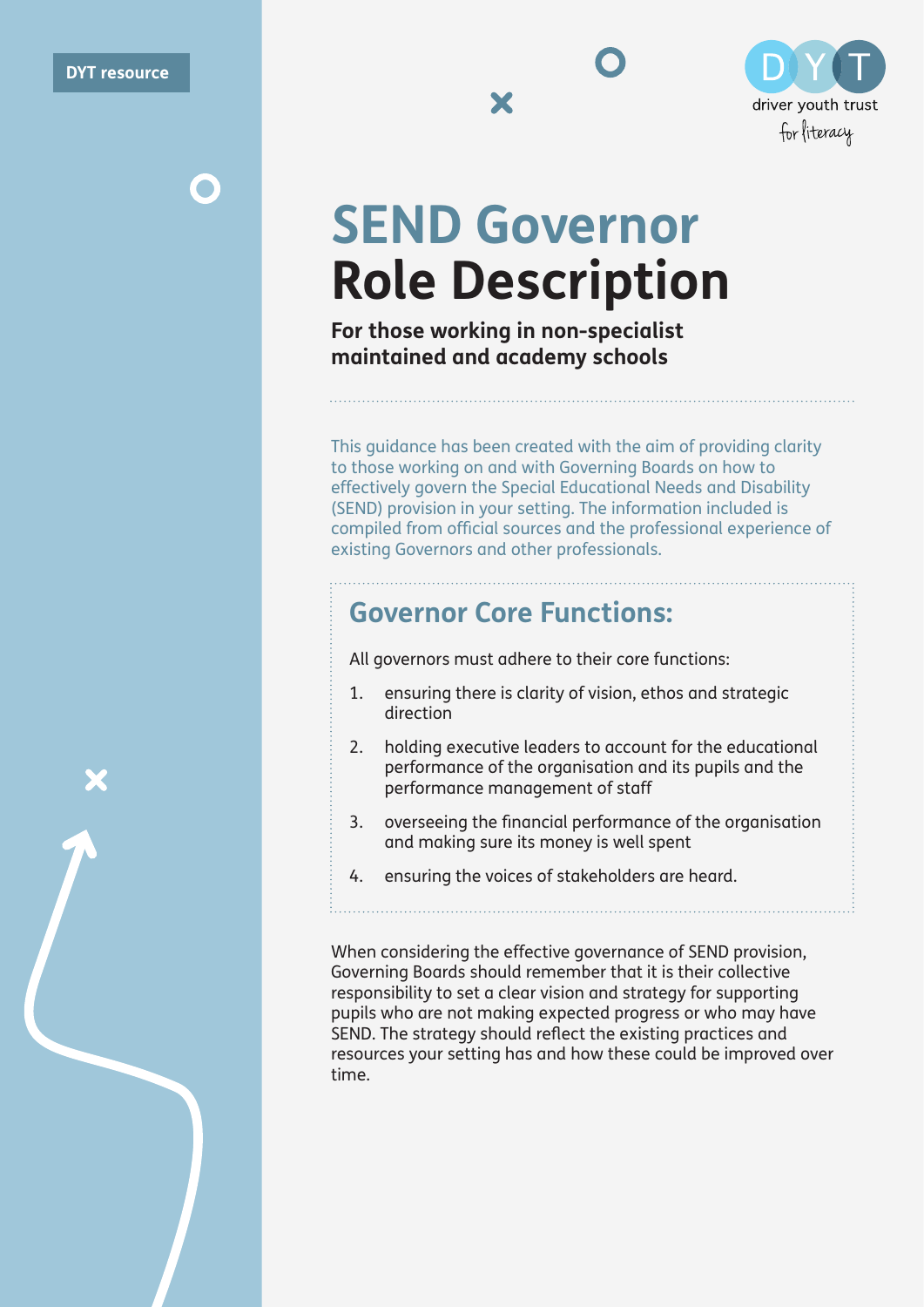### **SEND Governor**

Ordinarily an individual governor will be designated to lead on the provision available for young people with Special Educational Needs and Disability, and their families. This is **not a legal requirement** but can help to ensure sufficient oversight of provision and for the Board to use the enhance knowledge and skills of the SEND Governor to inform collective strategic decision-making.

Governors must ensure their setting remains compliant with all relevant legal and regulatory requirements. Further information on the requirements for schools can be found in the Equality Act (2010), Children and Families Act (2014) and the SEND Code of Practice (2015). Other relevant guidance is available in Annex 1.

### **Key responsibilities**

In line with the Governance Handbook and **[Competency Framework for Governance](https://assets.publishing.service.gov.uk/government/uploads/system/uploads/attachment_data/file/583733/Competency_framework_for_governance_.pdf)** and **[SEND](https://www.driveryouthtrust.com/wp-content/uploads/2019/12/Governance-review.pdf)  [Governance Review Guide](https://www.driveryouthtrust.com/wp-content/uploads/2019/12/Governance-review.pdf)**, SEND Governors should:



# **Strategic leadership**

- a. Understand the national and local policy context of SEND in education, health and care and the bearing these have on the services your setting uses to support young people with SEND and their families
- b. Articulate how your strategy enables development of SEND provision now and in the future, and allocates resources according to the needs of your cohort
- c. Act as a champion for young people with SEND and their families to ensure your strategic direction are in their best interests and aligned to your vision and values
- d. Consider the impact of changes to provision and the extent to which they promote the educational outcomes of young people with SEND
- e. Take account of the views of all stakeholders involved in providing SEND provision, including young people, their families, SEND specialist professionals and other outside agencies
- f. Manage risk appropriately and ensure compliance is not a barrier to the participation of young people with SEND.

# **Accountability for educational standards and financial performance**

- a. Hold a broad view of the types, methods and approaches used in assessment and identification of pupil need and the extent to which these are effective
- b. Understand how the setting deploys specialist SEND professionals to support identification and targeted and specialist support
- c. Consider how the setting uses financial resources to effectively meet the needs of young people with SEND and ensure this information is reported publicly.
- d. Act to ensure there are specific arrangements in place to meet the needs of pupils with medical conditions, those in care, or pupils who may have additional or different requirements from their peers
- e. Understand the extent to which high quality teaching is the basis of SEND support
- f. Articulate how curriculum design and development is broad and balanced, and reflects the needs of young people with SEND
- g. Confidently interpret information and data relating to the educational achievement of young people with SEND and how these compare locally and nationally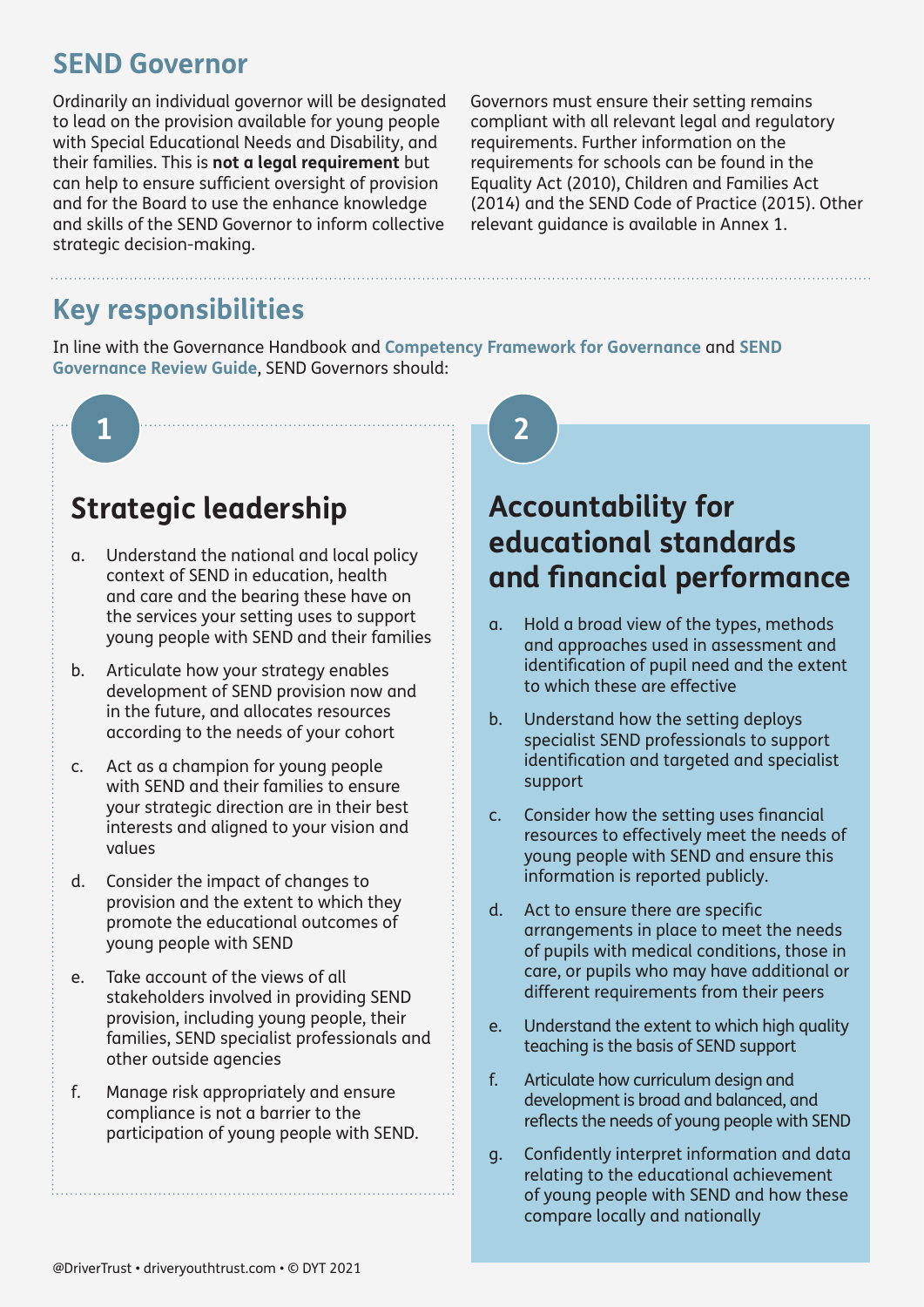# **Compliance**

- a. Comply with the responsibilities set out in relevant legislation, regulation and guidance for the Board and the wider setting particularly in relation to section 6 of the SEND Code of Practice (2015)
- b. Act to ensure relevant and accurate information relating to the settings provision is published in the SEND information report on an annual basis.

**5**

#### **4**

## **Evaluation**

- a. Consider to what extent the structure, knowledge and skills of the Board enable strategic oversight of SEND provision
- b. Contribute feedback from stakeholders involved in providing SEND provision, including young people, their families, SEND specialist professionals and other outside agencies, for strategy development.
- c. Reflect on your own contributions to the Board as the champion for young people with SEND and identify areas for development.

# **People management and Structures**

- a. Understand the roles and responsibilities of all those involved in identification, universal and targeted support and the strategic development of SEND provision
- b. Articulate the key responsibilities of the SENCO and the time and resources required to discharge their responsibilities
- c. Monitor the development needs and activities of the staff in your setting and make sure goals and objectives are clear and unambiguously aspirational for young people with SEND
- d. Champion young people with SEND and their families ensuring that committees of the Board take account of the wide ranging nature of SEND provision, for example in relation to strategy, people and finance.